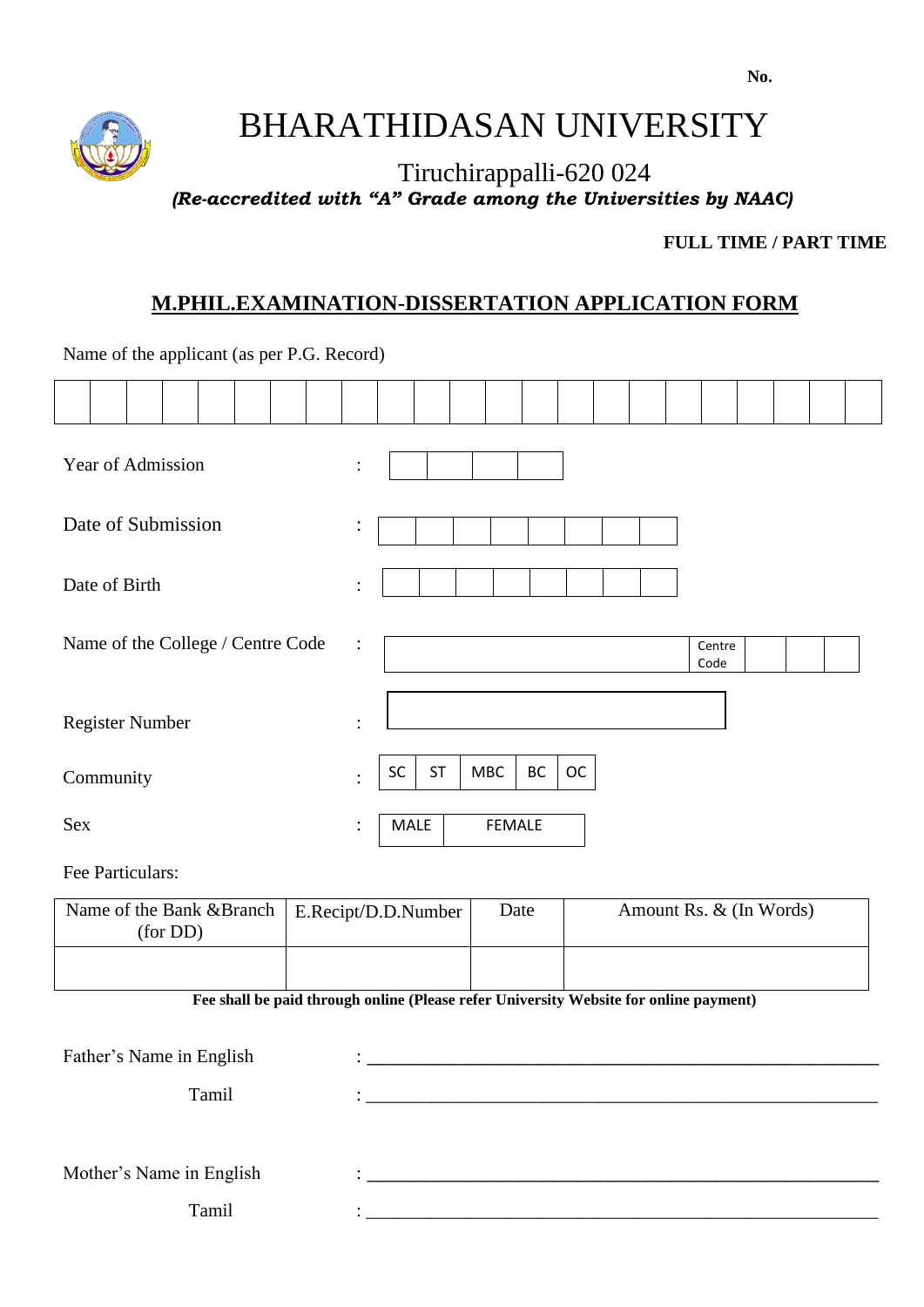Address for Communication:

| Temporary                                   | Permanent                                   |
|---------------------------------------------|---------------------------------------------|
|                                             |                                             |
|                                             |                                             |
| Pin Code ---------------------------------- |                                             |
| Mobile No.--------------------------------- | Mobile No.--------------------------------- |

Details of First Semester Papers already passed

| Papers | Subject Code | Marks obtained | Year of Passing |
|--------|--------------|----------------|-----------------|
|        |              |                |                 |
|        |              |                |                 |
| Ш      |              |                |                 |
|        |              |                |                 |

# **Title of the Dissertation**

### **Details of Guide /Supervisor**

| <b>Name</b> | $\ddot{\bullet}$ . The contract of the contract of $\ddot{\bullet}$ |
|-------------|---------------------------------------------------------------------|
|             |                                                                     |
|             |                                                                     |
|             |                                                                     |
|             |                                                                     |
|             |                                                                     |

**Signature of the Guide /Supervisor Signature of the Applicant With Seal**

 **Signature of the Principal /H.O.D With Seal**

| <b>Station:</b> |  |
|-----------------|--|
|                 |  |

**Date :\_\_\_\_\_\_\_\_\_\_\_\_\_\_\_\_\_**